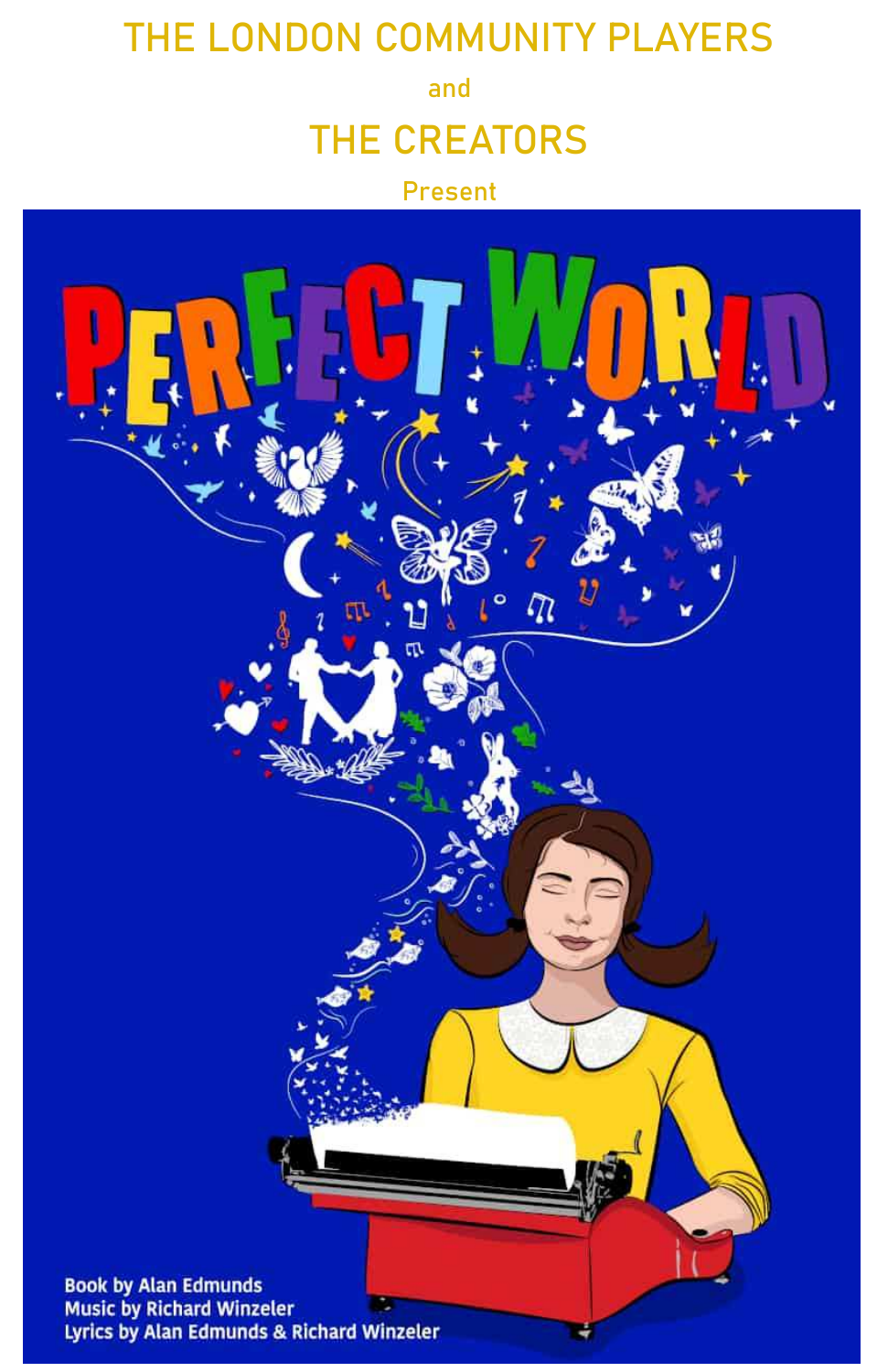

## **LONDON COMMUNITY PLAYERS PRESENT**  Our 2022/23 Post-Covid Season

## Halfway There

by Norm Foster September 15—25, 2022

## Finding Hyde

By Sean Brennan October 20—30, 2022

## Cinderella

By Richard Rodgers and Oscar Hammerstein II November 24—December 4, 2022

## Speed Dating for Sperm Donors

By Natalie Meisner January 19—29, 2023

## The Black Bonspiel of Willie MacCrimmon By W. O. Mitchell February 16—26, 2023

## The Donnellys

By Peter Colley May 4—14, 2023

## Shows subject to change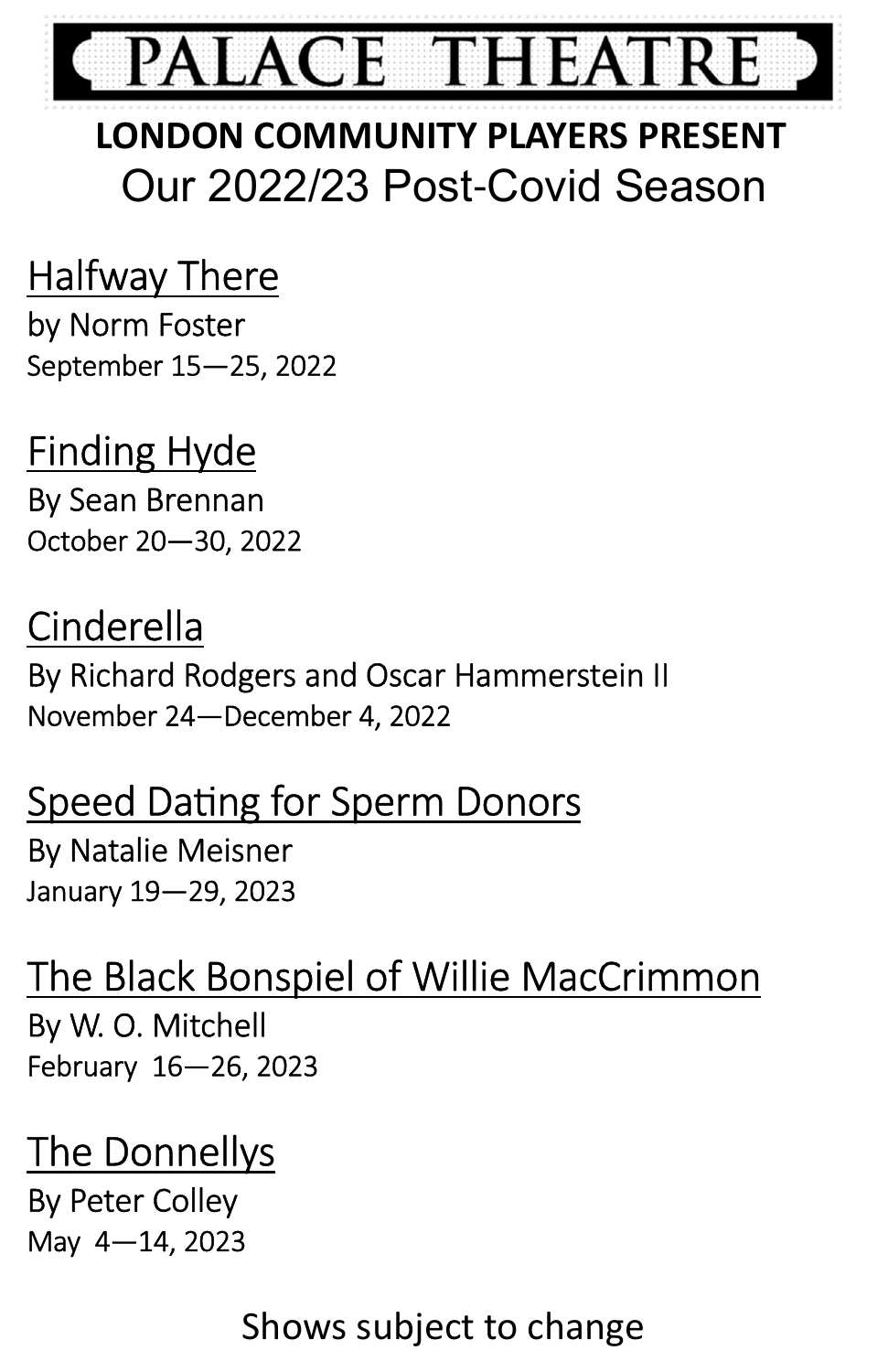

# Perfect World

#### Book by Alan Edmunds Music by Richard Winzeler Lyrics by Alan Edmunds and Richard Winzeler

## Director **Mark Mooney**

## Musical Director **Marque Smith**

We acknowledge that this is sacred land upon which we are privileged to live and work. We recognize the deep connection and the long-standing relationship between Indigenous peoples and the land of Southwest Ontario and of London. The land on which we gather is the traditional territory of the Attawandaron, Anishinaabeg, Haudenosaunee and Lunaapeewak peoples who have longstanding relationships to the land, water and resources of this area. The local First Nation communities of this area include Chippewas of the Thames First Nation, Oneida Nation of the Thames, and Munsee-Delaware Nation. We recognize our role in honouring the treaties and contributing towards the Calls to Action brought forward by the Truth and Reconciliation Commission of Canada.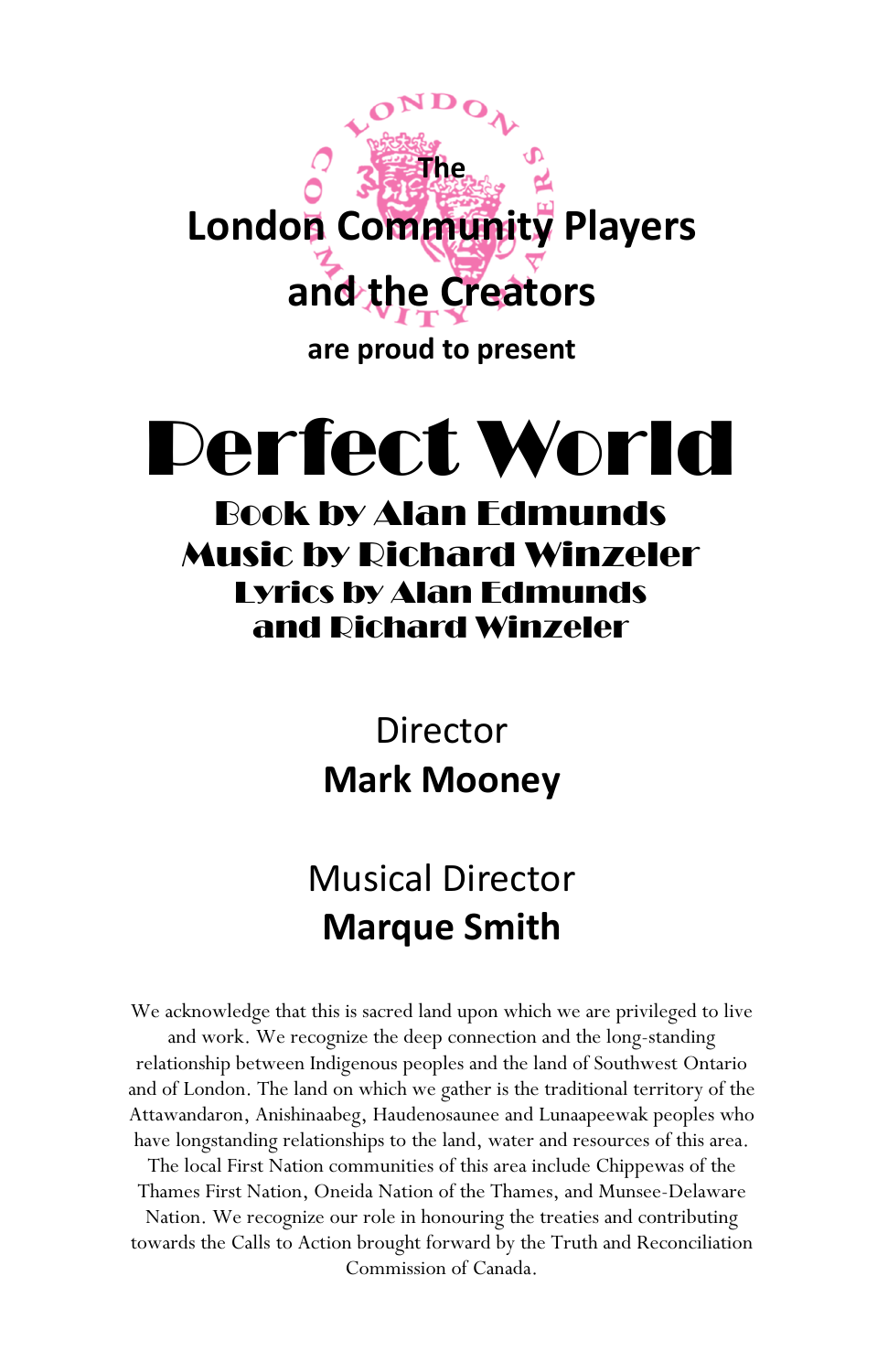**LIBRETTIST'S NOTES** Did you ever have that experience where you get a crazy idea and it suddenly takes over your whole life? I was researching Barbara Follett at Columbia University in 2010. Standing on the subway platform to see La Cage aux Folles on Broadway, that crazy idea exploded. I couldn't get to my seat fast enough. I scrawled a rough draft of PERFECT WORLD on my knee while the 35-minute ride downtown passed in the blink of an eye. That night, I watched La Cage aux Folles but I was thinking Perfect World. We did table readings (2011/2013) but due to life circumstances, not much else happened. Finding a truly good composer is not easy, but in 2017 Richard agreed, and we were off. Whether we worked in St. Thomas or Santa Barbara, the show always came first. That meant ignoring some wacky ideas, talking stuff out until the wee hours, editing like crazy, and discarding songs and scenes we initially thought were gems. Good food, gym sessions, friendship and our warm camaraderie enhanced that single-mindedness. A table reading in California (2019) and much input from experts has brought us to this point. They say you never really write a musical, you merely rewrite until it works. We look forward to seeing how well it works.

#### **Alan Edmunds**

**COMPOSER'S NOTES** As a composer/lyricist, I tried to capture the energy and emotion of both the specific scene and how the characters are revealed in the moment. Rather than start with an overall vision of style, I tried to trust that the narrative would dictate style and substance, believing that the score would emerge. After listening to and studying all the classic and current musicals, I hope that the songs are effective and especially memorable, blending both traditional and pop sensibilities. The score was composed orchestrally, but even in its barest form, hopefully the power of melody, harmony and lyrics comes through. I was especially moved by Barbara's journey and the relevance of her story almost one hundred years later. Times change, but the human challenges remain the same, but with a possible greater urgency.

#### **Richard Winzeler**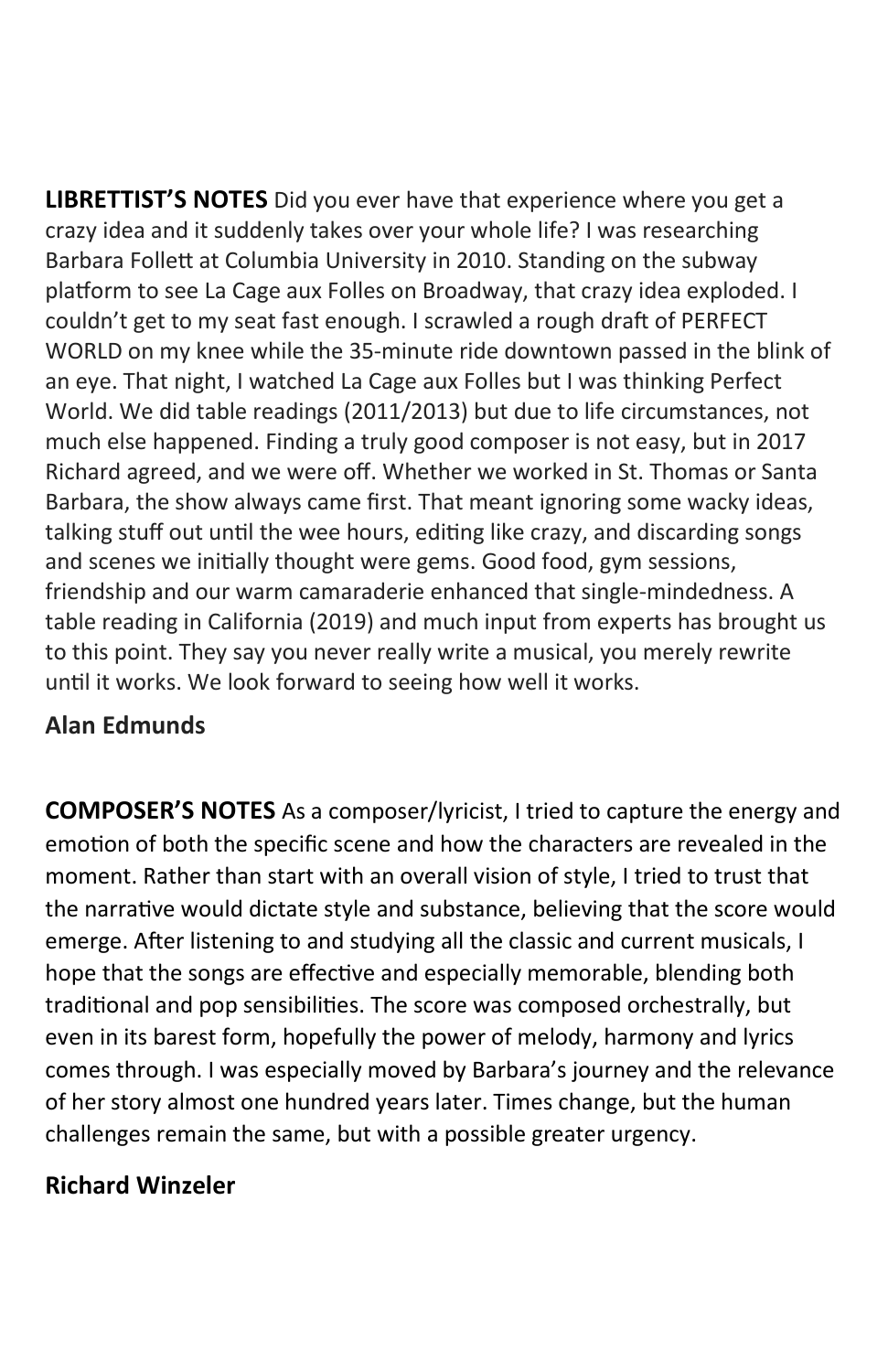**Director's Notes:** I love musicals – especially musicals about the lives of artists trying to realize their craft – theatre classics like **Sunday in the Park** *with George*, *Man of La Mancha* and *Mack and Mabel* and more recent hits like *Beauful: The Carole King Musical* or *Tick, Tick, Boom* spring to mind. Getting the opportunity to help with the development of this show was a joy and a challenge I was proud to accept. A piece of theatre does not magically appear in its final perfect form for its audiences to rave about. It takes writing, rewriting, readings, workshops, trial runs and so on. Scenes and songs get added, deleted, reworked.

The famous composer Richard Rodgers (of Rodgers and Hammerstein fame) had a melody that he first wrote for a cowboy (*Oklahoma*), cut it and tried it again for a soldier (**South Pacific**), cut it again, tried it in more musicals until he and his partner found the right place for it: *The Sound of Music*. The melody was used for the song, *I Am Sixteen, Going on Seventeen*. For musical fans now going crazy trying to think of the song that replaced it in those other musicals: I'm sorry. And you're welcome.

The point is: musicals need to be tried out – to be seen and heard. This performance was originally just supposed to be a seated reading of the script and songs. I felt that to get a better idea of the flow of the show we needed to inject some theatricality to eliminate the reading of stage directions and set descriptions. You, the audience, would only get to hear the spoken words and songs in a fully realized and staged production; everything else is something visual (sets, costumes, props, etc.) that fills in the details for your imagination.

We have a committed and talented cast of community theatre creators who have accepted the task to present this story for you today. I hope you will appreciate our efforts and look forward to your thoughts after the performance.

#### **Mark Mooney**

**Musical Director's Notes** I am very honoured to be part of this phenomenal project. This new musical is based on a true story of a woman whose goal was for all those to have a harmonious life. Alan Edmunds (writer) and Richard Winzeler (lyricist and composer) have created something so beautiful. The cast and crew have been absolutely amazing and I have enjoyed collaborating with them all. May this production aspire and inspire. Please share the beauty and bounty of Barbara Follett who is a constant reminder to be a beacon. Warmest and wonderful wishes to all.

#### **Marque Smith**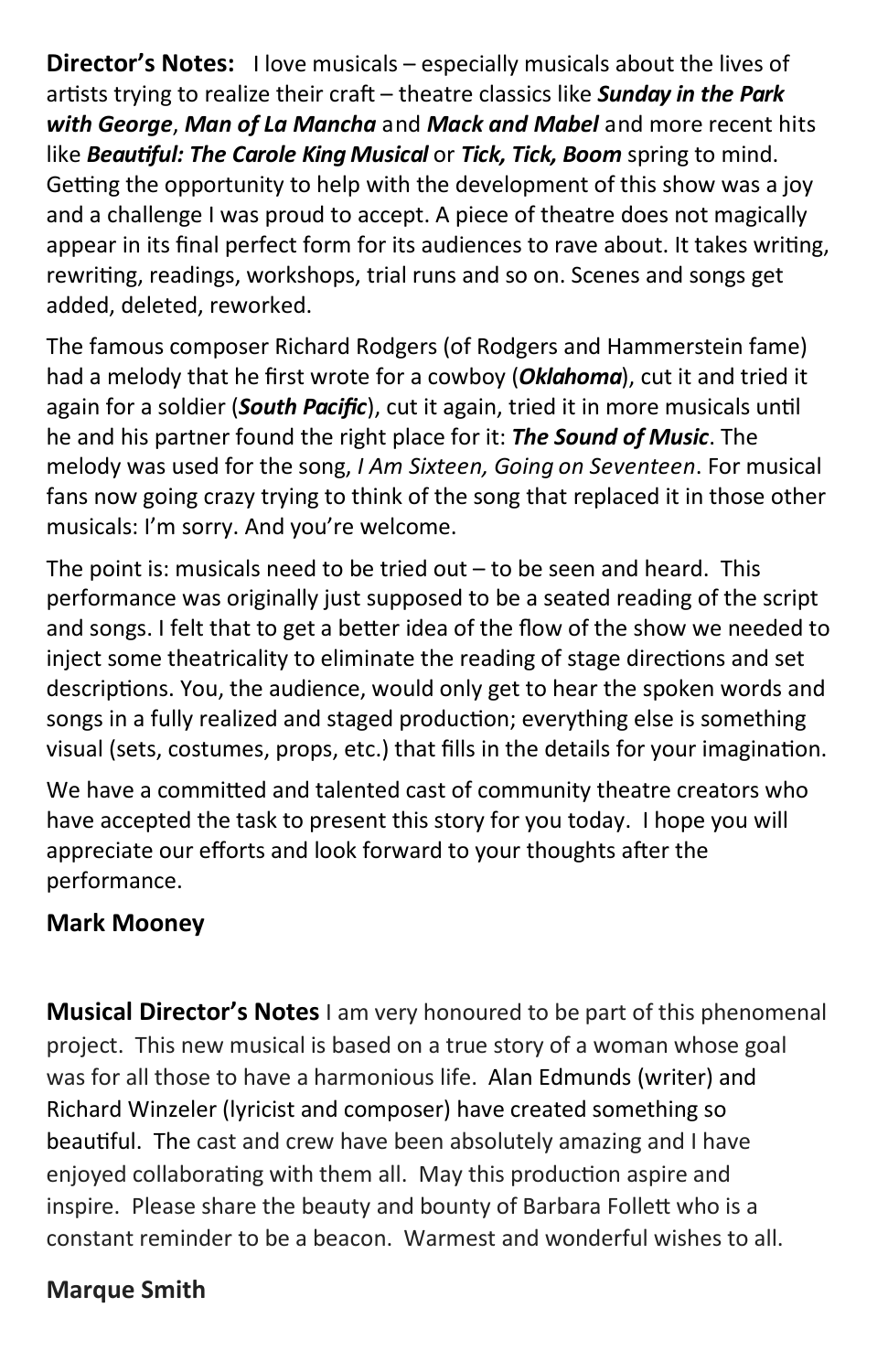#### **MUSICAL NUMBERS**

#### **ACT ONE**

#### **ACT TWO**

#### RUN TIME IS APPROXIMATELY 120 MINUTES THERE WILL BE ONE 20 MINUTE INTERMISSION

THE VIDEOTAPING OR MAKING OF ELECTRONIC OR OTHER AUDIO AND/OR VISUAL RECORDINGS OF THIS PRODUCTION OR DISTRIBUTING RECORDINGS ON ANY MEDIUM, INCLUDING THE INTERNET, IS STRICTLY PROHIBITED.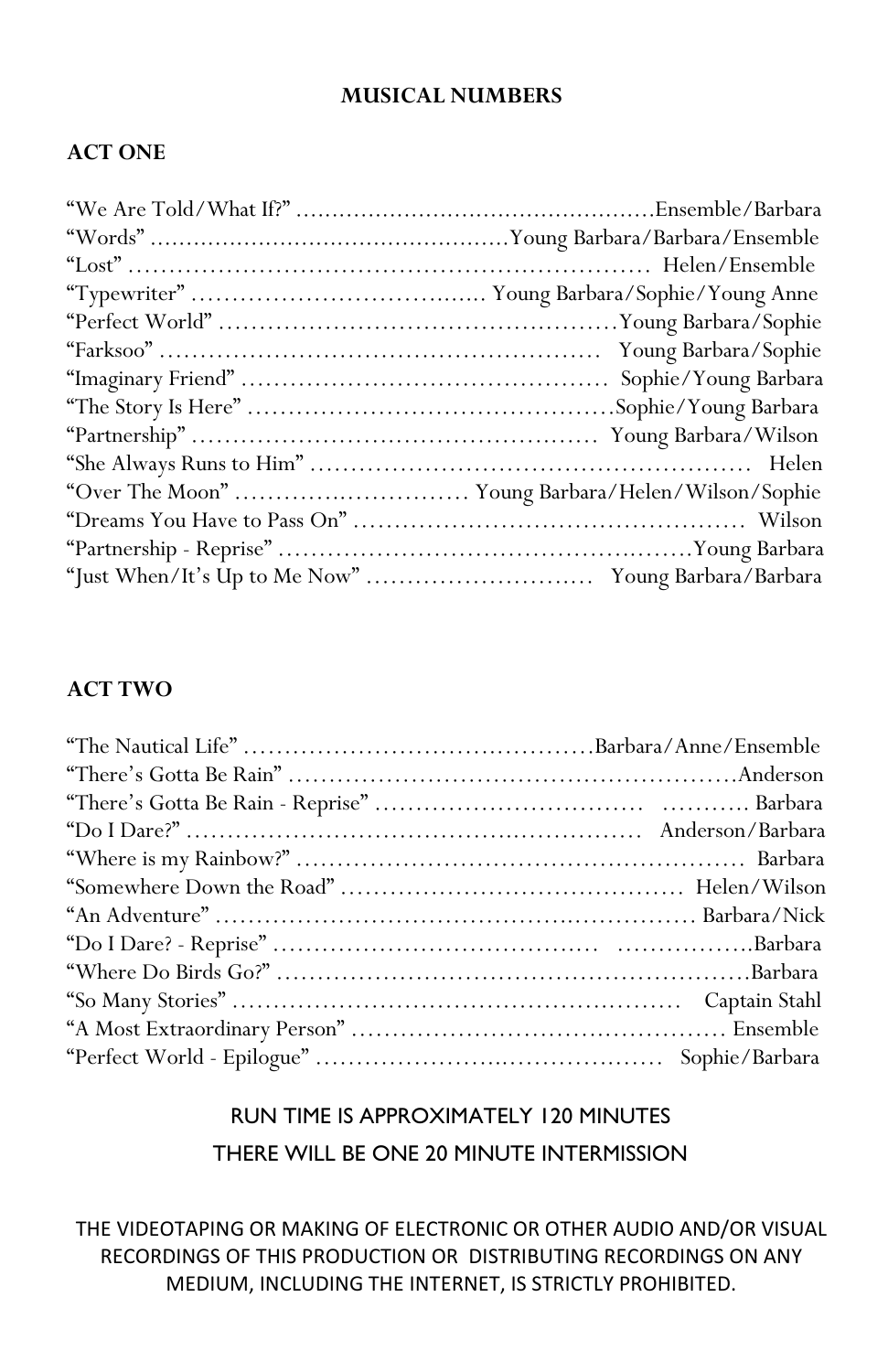## CAST

| Young Anne, Radio Announcer 1 ························· Adeline Beynon, Hannah Slaght |  |
|---------------------------------------------------------------------------------------|--|
| Mr. Bradley, Captain Weasley, Police Official, Editor  Steve Hobbs                    |  |
|                                                                                       |  |
|                                                                                       |  |
|                                                                                       |  |
| Lewis, Man, Radio Announcer 3, Police Clerk Jack Sizeland                             |  |
|                                                                                       |  |
|                                                                                       |  |

### ARTISTIC STAFF

RUN TIME IS APPROXIMATELY 2HOURS 30 MINUTES THERE WILL BE ONE 15 MINUTE INTERMISSION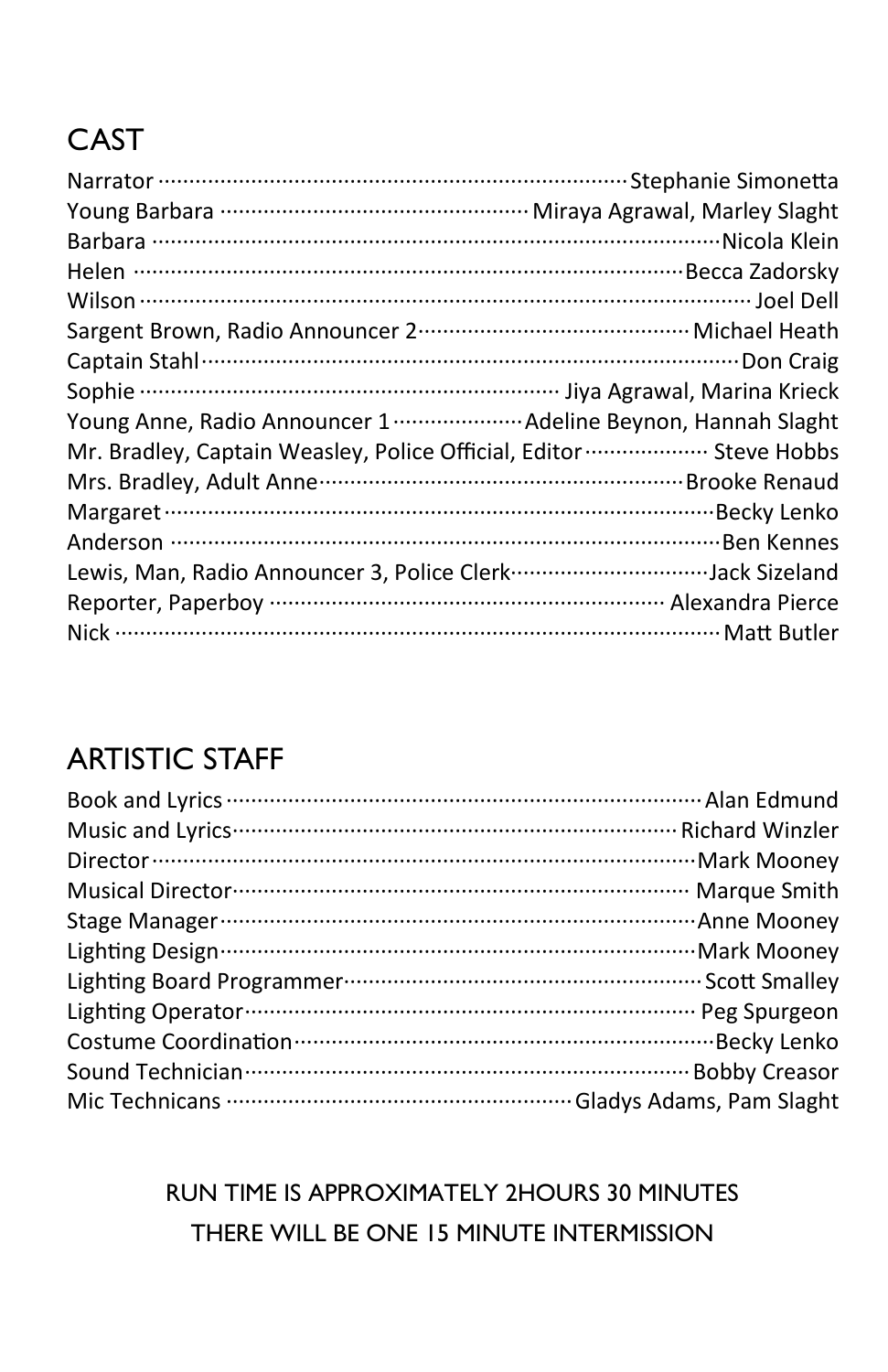#### **Cast/Crew Bios**

**Miraya Agrawal (**Young Barbara) is a grade 7 student at Lester B. Pearson School for the Arts. She has always loved music, particularly vocal performance, and plays both violin and piano. She has been part of the Junior Amabile Singers and in 2019 travelled to Canterbury Cathedral to sing in the International Children's Choir Festival. She also participates in the Kiwanis Festival for piano, voice and strings. At school, Miraya is a member of Pearson Singers and plays in Vivace and the Strings Quartet. She is also a member of the Social Justice Club and serves on Student Council. In her spare time, she enjoys running, swimming, and playing tennis. She is thrilled to be part of the cast and ensemble for Perfect World.

**Jiya Agrawal** (Sophie) is a grade 5 student at Lester B. Pearson school for the Arts. She loves singing, playing piano and violin, and participates in the Kiwanis Festival for piano and voice. She has also been a part of the Junior Amabile Singers. When she is not practicing her music, Jiya loves to do anything crafty! During online school, she taught herself to knit and crochet by watching YouTube videos. She is launching an online business to sell some of her creations and will donate the proceeds to charity. Recently, Jiya was able to create warm scarves and hats for Ukrainian refugees. She is very excited to be cast in Perfect World.

Adeline Beynon (Young Anne) is really excited to be performing for the first time at the Palace Theatre in "A Perfect World". Adeline has been singing with the Amabile Choirs of London for the past 5 years. In her spare time, she studies vocal, piano and the clarinet. Adeline also enjoys her weekly dance classes and playing with her friends and cousins.

Matt Butler (Nick) has been doing theatre for a bit over a decade now, but maybe it's just a phase. Rehearsing is basically his social life, so he's very glad and fortunate to be surrounded by such a loving community. He hopes you enjoy stepping into this Perfect World we've created for you!

**Joel Dell** (Wilson) Joel's love of theatre and music span over 50 years. LCP productions include Sullivan and Gilbert, Enchanted April, Cosi, Treasure Island, Inherit the Wind, Oh What a Lovely War and more. He has also been on the Palace Stage with MTP's Follies, Gypsy, Annie Get your Gun and Oklahoma. Thank you to Alan and Richard for the opportunity to become part of your creative world.

**Alan Edmunds (**book and lyrics) has been enthralled by musicals for more than 30 years, but playing Orin Scrivello (Little Shop of Horrors) was one of the funniest things he's ever done. On stage or back stage, nothing is as thrilling as that quiet moment just before the curtain goes up. Perfect World is a labour of love that has finally found its way. I could not have asked for a better Co-creator than my dear friend, Richard, and I am deeply indebted to our fabulous artistic team of Mark, Marque and Anne. BRAVA!!!

**Michael Heath** (Brown, Nick) is extremely excited to be part of bringing this new musical to life. They have also been in Damn Yankees (LCP), The Who's Tommy (Pacheco Theatre), The Wedding Singer (MTP). We hope you enjoy the show!

**Steve Hobbs** (Mr. Bradley, Captain Weasley) has been behind the scenes building sets at The Palace for a few years now but has always dreamed of being ON stage. He was cast in the New Stage's production of Disney's Little Mermaid in 2020, but it was cancelled due to Covid 19. Steve is a member of the Broadway Singers choir. Thanks to all the cast and crew and to you, our audience, for witnessing the birth of this brand-new musical, Perfect World!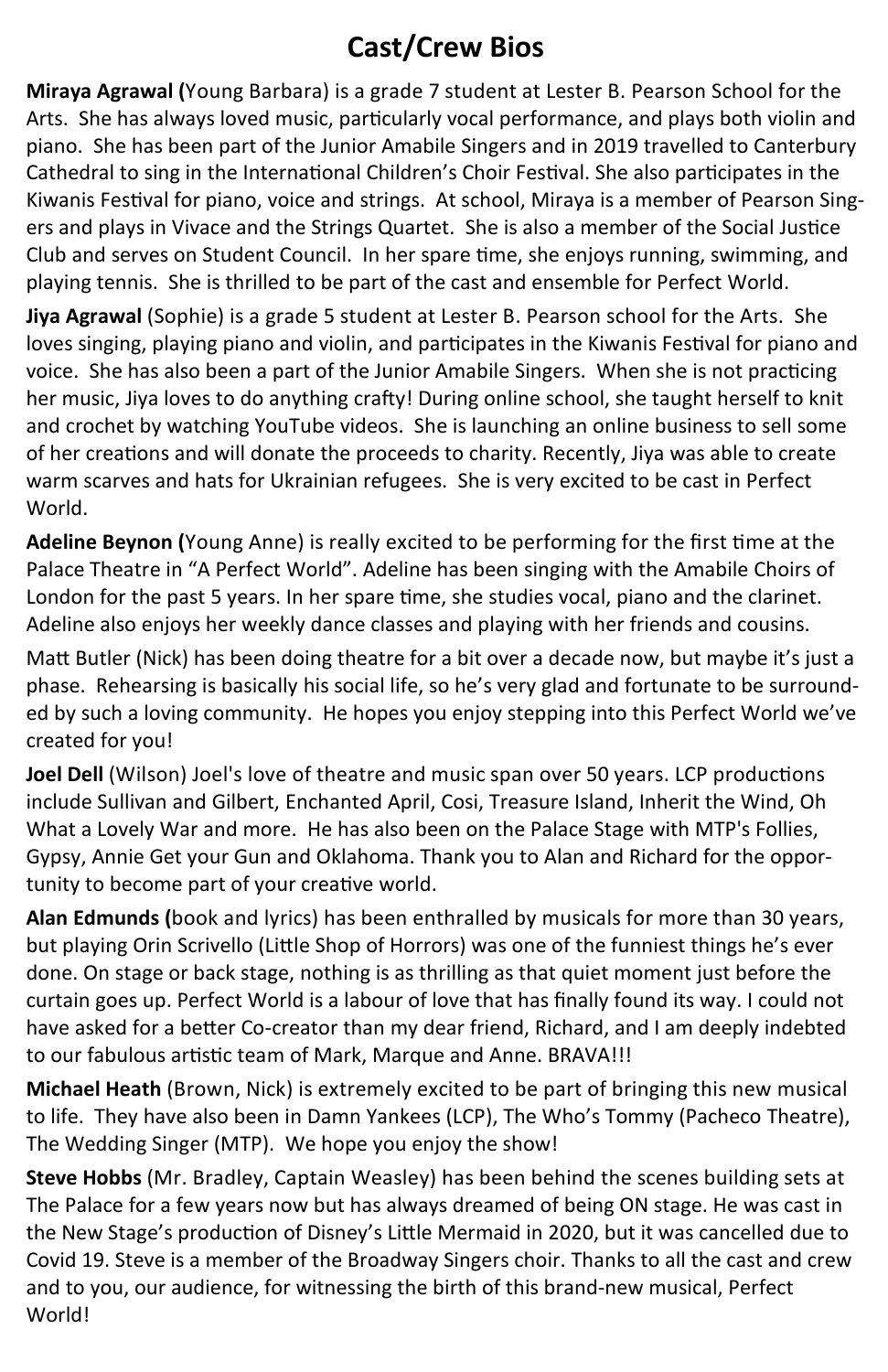**Ben Kennes** (Anderson) is excited to finally get back out there and perform for people! Credits: Heathers, Rocky horror show, The Little Mermaid, Nothing Sacred, Romeo and Juliet, Twelfth Night, Annie, The Sound of Music, Arcadia, Chicken Feather, The Cheese Poet, Beauty and the Beast, Hunchback of Norte Dame, Sweeney Todd, Pride and Prejudice. Thank you to all my friends and family for your continuing support. I love you all. Now take your seats and enjoy the show!

**Nicola Klein** (Barbara) is a graduate of the Don Wright Faculty of Music with a Bachelor's degree in Voice Performance. You may have seen her at the Palace Theatre last November for *All Together Now*, or as a Silly Girl/Napkin in *Beauty and the Beast* with LCP. She is very excited to take on a new challenge and share this fascinating work with an audience for the first time!

**Marina Krieck** (Young Sophie) is so exited to take part in this beautiful show. It's such a moving story and feels honoured to be part of telling it!

Becky Lenko (Costume Co-ordination, Margaret) is thrilled to be part of this beautiful production, sharing the stage with her husband Joel Dell. Becky is a multiple Brickenden, Dish and WODL award winner for costume design and has appeared on the Palace stage in numerous roles. This is Becky's first -time being part of the process of refining a show for future production on other stages and is delighted to be working with so many talented children and adults.

**Anne Mooney** (Stage Manager) has worked in community theatre for over 35 years. She has worked with London Community Players, Theatre Kent (Chatham), Pull Chain Theatre (Sault Ste. Marie), St. Marys Community Players, Theatre Woodstock and Double D Productions. She was a member of the Canadian crew at the AACT World Fest 2014 in Venice, Florida. I love you, Mark.

**Mark Mooney** (Director) has been involved with community theatre in Southwestern Ontario since the mid 1980s as an actor, director, and designer (sets and lighting). He has created theatre in gymnasiums, museums, art galleries and city parks as well regular staged. He has directed productions for London Community Players, Theatre Woodstock, Elgin Theatre Guild (St. Thomas), and St. Marys Community Players. He has adjudicated plays for community theatres and high schools across Ontario and into the northern USA. He loves the dynamics of working with new plays. This production began during the pandemic, and it has been a pleasure to see it finally through to its conclusion. As always, love and thanks to my wife Anne.

**Alexandra Pierce** (Ensemble) is very excited to be making her on stage debut with the wonderful cast of A Perfect World the Musical. As a creative  $5<sup>th</sup>$  grader Alex loves to read, write and sing. Outside of school she enjoys spending time with her friends and family, and loves to perform as a member of London's Junior Amabile Girls Choir. She looks forward to a future in the arts and is grateful to everyone involved with this wonderful production, especially Mark, Marque and Alan for the opportunity. It has been a most rewarding experience!

**Brooke Renaud** (Anne, Mrs. Bradley) is lot like Anne. She grew up loving to sing dance make people laugh and entertain. Brooke went to school starting at Fanshawe for the theatre arts to help her refine her craft and then continued her education and aesthetics and then medical aesthetics. She is a lifelong learner in arts and culture, and is very happy that you are here today enjoying the show!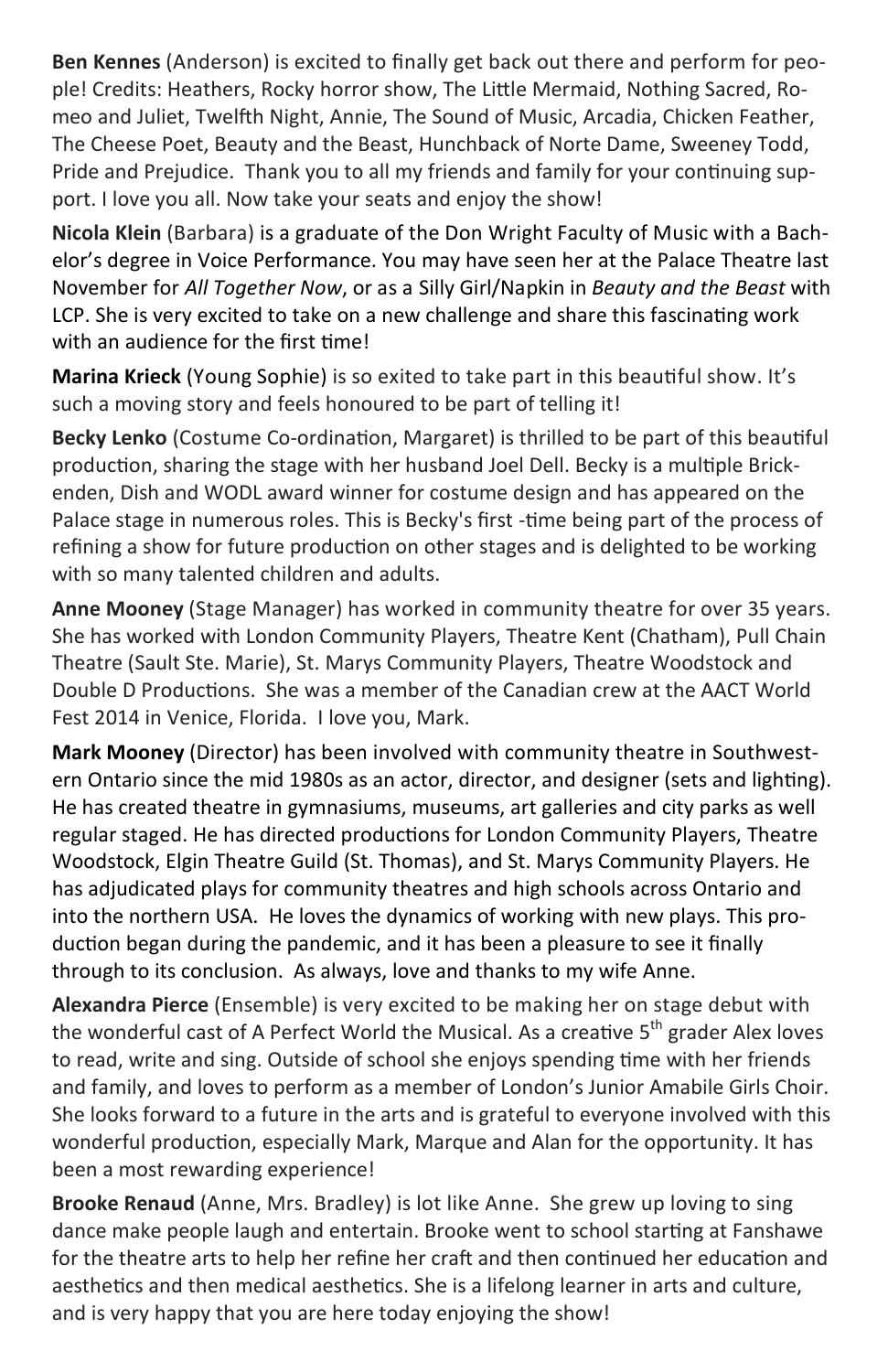**Stephanie Simonetta** (Narrator) This is Stephanie's fourth appearance on the Palace stage. Previous works include Mame, The Hunchback of Notre Dam and All Together Now! Stephanie is excited to be part of the creative process of Perfect World!

**Jack Sizeland** (Lewis, Police Clerk) is excited to make their debut with LCP with such a hard-working group in a quickly evolving piece of new theatre. While studying at Western University they performed with Theatre Western (A Chorus Line, 2017) and Kings Players (Heathers, 2020; Catch Me if You Can, 2019; First Date 2018). In the community you may have seen them perform with Alvegoroot Theatre, Where do We Begin (workshop), London Pro Musica, St. James Westminster Anglican Choir or as a featured Soloist with various groups and venues.

**Hannah Slaght** (Young Anne) is a 13 year old grade 8 student at St. Mary's Choir and Orchestra Catholic School. She has been singing with the Amabile choir in London for 6 years. Hannah also enjoys playing volleyball and playing the cello.

**Marley Slaght** (Young Barbara) is a 12 year old grade 6 student at St. Mary's Choir and Orchestra Catholic School. Marley's love of performing started with the Amabile choir in London where she has been singing for 5 years. She also enjoys playing the violin.

**Marque Smith** (Musical Director) was born and raised in Toronto, Ontario. He studied classical piano at The Royal Conservatory of Music and jazz piano at Humber College. Since moving to London, Ontario in 2007, he has been the music director for plays with Musical Theatre Productions, Original Kids Theatre Company, London Youth Theatre Education, The London Fringe Festival, Pacheco Theatre and London Community Players to name a few. He is also a very experienced choral musician and has been a member of The Karen Schuessler Singers, The Nathaniel Dett Chorale, The Toronto Mendelssohn Choir, The Toronto Mendelssohn Youth Choir and The Canadian Children's Opera Chorus. He was also the Recipient of the 2012 Queen Elizabeth II Diamond Jubilee Medal from the Governor General for dedicated service to his peers, his community and to Canada.

Peg Spurgeon (Lighting Operator) Peg has enjoyed using her various skills backstage weather sewing, painting, building sets, ASM and now sound. Having theatre back is what we all needed.

**Richard Winzeler** (Composer) began his love affair with musical theater at age 5, performing in a Peoria IL summer stock production of "The King and I". He continued exploring his passion for musicals through acting in high school and college productions, often jumping into the pit to accompany those onstage. After years of working as a professional actor and pop songwriter, he finally circled back around to composing for musical theater. Initially with a musical version of Dickens' classic "Great Expectations", and now fortunately with "Perfect World." He is thankful for Alan Edmunds, as a co-writer and friend, for Alan's initial conception of the show, and for bringing Richard on to the project. To be in a creative channeling flow space with the ultimate goal of service to others is his highest calling. He would like to express his appreciation to all those who have joined our visionour actors, and especially our generous creative production team. Gratitude is his anchor.

**Becca Zadorsky** (Helen) - Having performed in the community theatre scene locally and in Toronto for the past fifteen years, Becca is thrilled to be back on stage! Favourite past roles include Eliza Doolittle in My Fair Lady, Maria in WSS, and Carla Albanese in NINE. When Becca is not on stage you will find her living her best Mermaid life and traveling the globe with her beloved backpack, Bertha.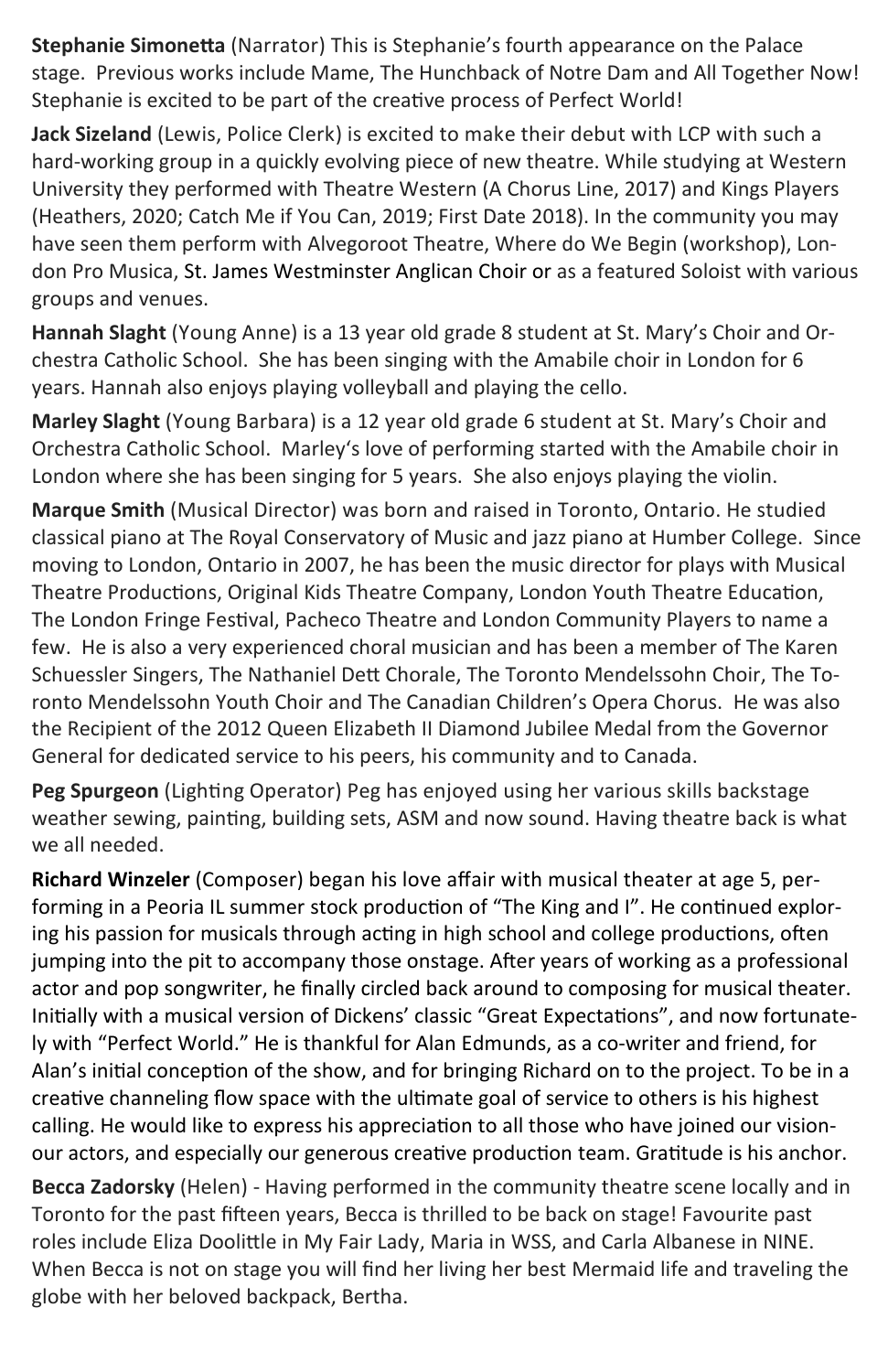

# **Palace Theatre Arts Commons**

## **Presents**



**FringeBinge2022 6 Plays, 6 Days! August 16 – 21, 2022**  With Performances by **Divergent Movement Theatre First Steps Theatre Liam Grunte Theatre My Neighbour's Attic Pointe Tango Star Forrest Productions**